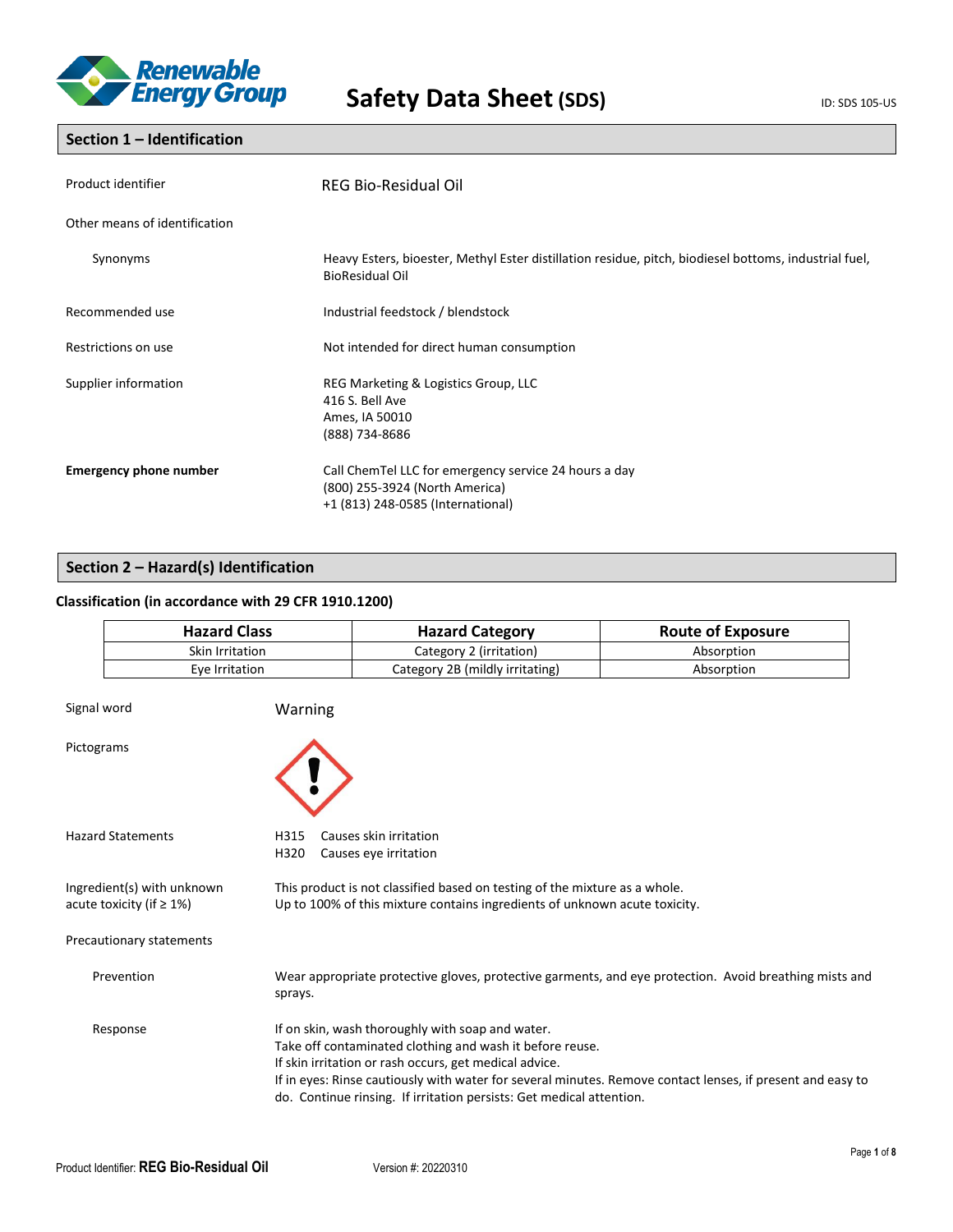

Storage Store in cool tightly closed container.

Disposal Dispose of contents/container in accordance with local, state, and federal regulations.

Hazards not otherwise specified None identified.

## **Section 3 – Composition / Information on Ingredients**

*Note: This SDS represents a product with batch-to-batch variability and/or a group of substantially similar mixtures*

| <b>Chemical Name</b>                                                    | <b>Common Name &amp; Synonyms</b> | <b>CAS number</b> | % of product |
|-------------------------------------------------------------------------|-----------------------------------|-------------------|--------------|
| Fatty acids, C14-18 and C16-18-unsatd., Me                              | Methyl esters, FAME               | 67762-26-9        | $20 - 75%$   |
| esters                                                                  |                                   |                   |              |
| Fats and glyceride oils, vegetable                                      | Glycerides                        | 68956-68-3        | $20 - 60%$   |
| Various unsaponifiable compounds from<br>vegetable oils and animal fats | Not applicable                    | ΝA                | $10 - 50%$   |

## **Section 4 – First-Aid Measures**

## First-aid measures for exposure

| <b>Inhalation</b>                            | Move to fresh air.                                                                                                                                                         |
|----------------------------------------------|----------------------------------------------------------------------------------------------------------------------------------------------------------------------------|
| Skin                                         | Wash affected skin with soap and water.                                                                                                                                    |
| Eyes                                         | Rinse cautiously with water for several minutes. Remove contact lenses, if present and easy to do.<br>Continue rinsing. If eye irritation persists: Get medical attention. |
| Ingestion                                    | Take off contaminated clothing and wash it before reuse.                                                                                                                   |
| Most important symptoms / effects            |                                                                                                                                                                            |
| Acute                                        | May cause eye and skin irritation.                                                                                                                                         |
| Delayed / Chronic                            | No information available.                                                                                                                                                  |
| Indication of immediate medical<br>attention | Treat symptomatically and supportively.                                                                                                                                    |
| Special treatment needed, if<br>necessary    | No special treatment identified.                                                                                                                                           |
|                                              |                                                                                                                                                                            |

# **Section 5 – Fire-Fighting Measures**

| Suitable extinguishing media   | Water mist, firefighting foam, dry chemical, carbon dioxide, or clean extinguishing agents (such as<br>Halon or Halotron). |          |
|--------------------------------|----------------------------------------------------------------------------------------------------------------------------|----------|
| Unsuitable extinguishing media | Do not use a solid water stream, as it may scatter and spread the fire.                                                    |          |
|                                |                                                                                                                            | Page 2 g |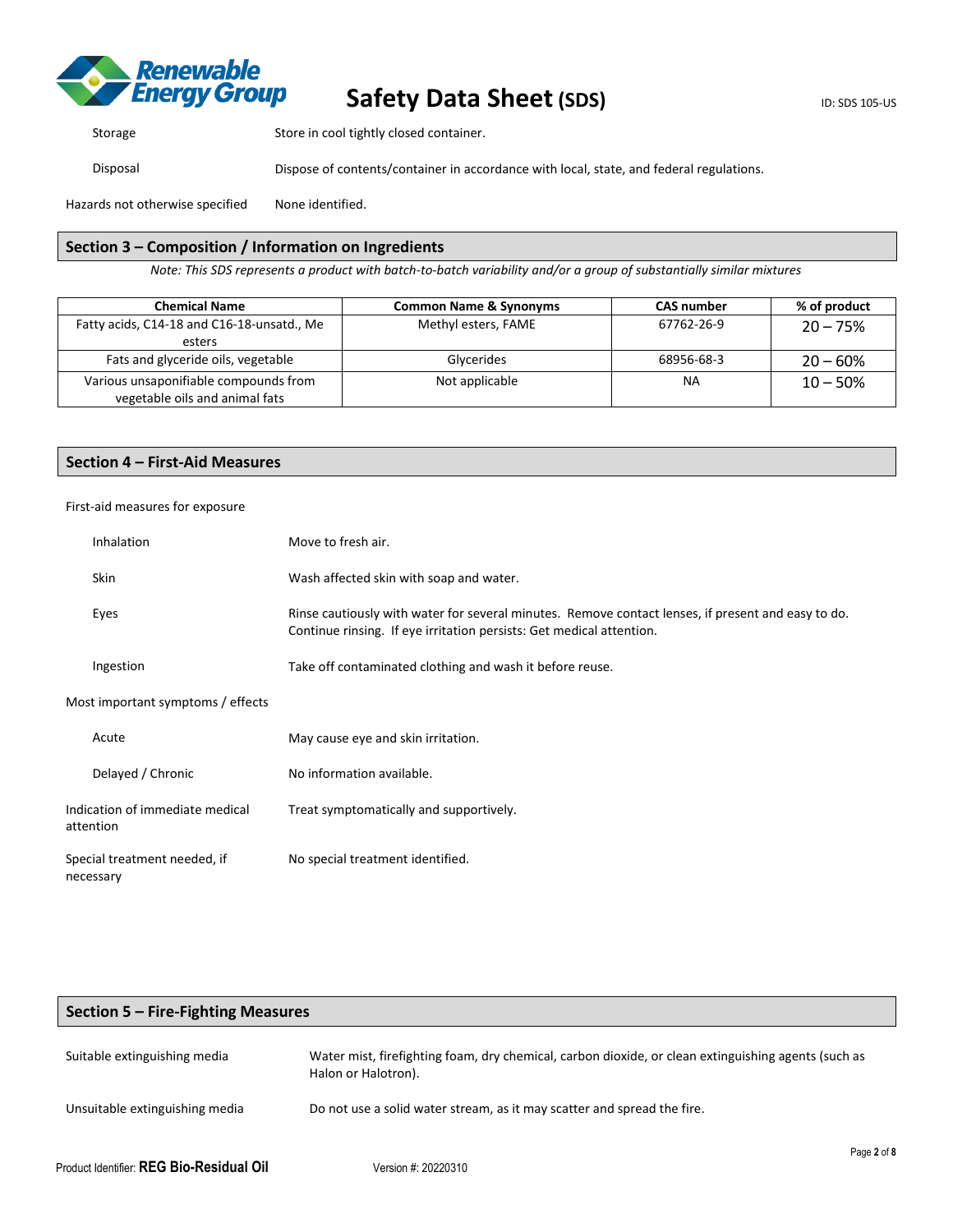

| Specific hazards arising from the                        | May burn if heated, but does not readily ignite.                                                                                                                                                                                                                                                                                                                                                                                                                                                                                                                        |  |  |
|----------------------------------------------------------|-------------------------------------------------------------------------------------------------------------------------------------------------------------------------------------------------------------------------------------------------------------------------------------------------------------------------------------------------------------------------------------------------------------------------------------------------------------------------------------------------------------------------------------------------------------------------|--|--|
| chemical                                                 | Materials saturated with this product, such as oily rags, used oil dri, soaked insulation pads, etc., may<br>spontaneously combust due to product decomposition in the presence of oxygen. Place all such<br>materials into appropriate oily waste containers (such as metal cans with metal lids or oily waste<br>dumpsters with lids), and dispose of according to local, state, and federal regulations.                                                                                                                                                             |  |  |
| Hazardous combustion products<br>include                 | Carbon monoxide, carbon dioxide, nitrogen oxides, and hydrocarbons.                                                                                                                                                                                                                                                                                                                                                                                                                                                                                                     |  |  |
| Protective equipment and precautions<br>for firefighters | Incipient stage fires may be controlled with a portable fire extinguisher. For fires beyond the<br>incipient stage, evacuate all unnecessary personnel. Emergency responders in the immediate area<br>should wear standard firefighting protective equipment, including self-contained breathing apparatus<br>(SCBA) and full bunker gear. In case of external fires in proximity to storage containers, use water<br>spray to keep containers cool, if it can be done safely. Prevent runoff from entering streams, sewers,<br>storm drains, or drinking water supply. |  |  |

# **Section 6 – Accidental Release Measures**

| Personal precautions, protective<br>equipment, and emergency procedures | Keep all sources of ignition away from spill. Wear protective garments, impervious oil resistant<br>boots, protective chemical-resistant gloves, and safety glasses. If product has been heated, wear<br>appropriate thermal and chemical protective equipment. If splash is a risk, wear splash resistant<br>goggles and face shield. Shut off source of spill, if safe to do so. Contain spill to the smallest area<br>possible. Isolate immediate hazard area and remove all nonessential personnel. Prevent spilled<br>product from entering streams, sewers, storm drains, unauthorized treatment drainage systems, and<br>natural waterways. Place dikes far ahead of the spill for later recovery and disposal. Immediate<br>cleanup of any spill is recommended. If material spills into or upon any navigable waters and<br>causes a film or sheen on the surface of the water, immediately notify the National Response<br>Center at 1-800-424-8802. |
|-------------------------------------------------------------------------|----------------------------------------------------------------------------------------------------------------------------------------------------------------------------------------------------------------------------------------------------------------------------------------------------------------------------------------------------------------------------------------------------------------------------------------------------------------------------------------------------------------------------------------------------------------------------------------------------------------------------------------------------------------------------------------------------------------------------------------------------------------------------------------------------------------------------------------------------------------------------------------------------------------------------------------------------------------|
| Methods for containment and clean-up                                    |                                                                                                                                                                                                                                                                                                                                                                                                                                                                                                                                                                                                                                                                                                                                                                                                                                                                                                                                                                |
| Small spill / incidental release                                        | Small spills can be cleaned up with a properly rated vacuum system, absorbent inert media (oil dri,<br>sand, or earth), or absorbent pads. Use soapy water or degreaser to remove oily residue from the<br>affected area, then rinse area with water. Place saturated materials in an appropriate oily waste<br>container (metal can with a metal lid or an enclosed oily waste dumpster), and dispose of according<br>to local, state, and federal regulations.                                                                                                                                                                                                                                                                                                                                                                                                                                                                                               |
| Large spill / release                                                   | A spill remediation contractor with oil booms and skimmers may be needed for larger spills or spills<br>that come into contact with a waterway or sensitive wetland. Recover as much product as possible<br>by pumping it into totes or similar intermediate containers. Remove any remaining product with a<br>properly rated vacuum system, absorbent inert media (oil dri, sand, or earth), or absorbent pads.<br>Use soapy water or degreaser to remove oily residue from the affected area, then rinse area with<br>water. Place saturated materials in an appropriate oily waste container (metal can with a metal lid or<br>an enclosed oily waste dumpster), and dispose of according to local, state, and federal regulations.                                                                                                                                                                                                                        |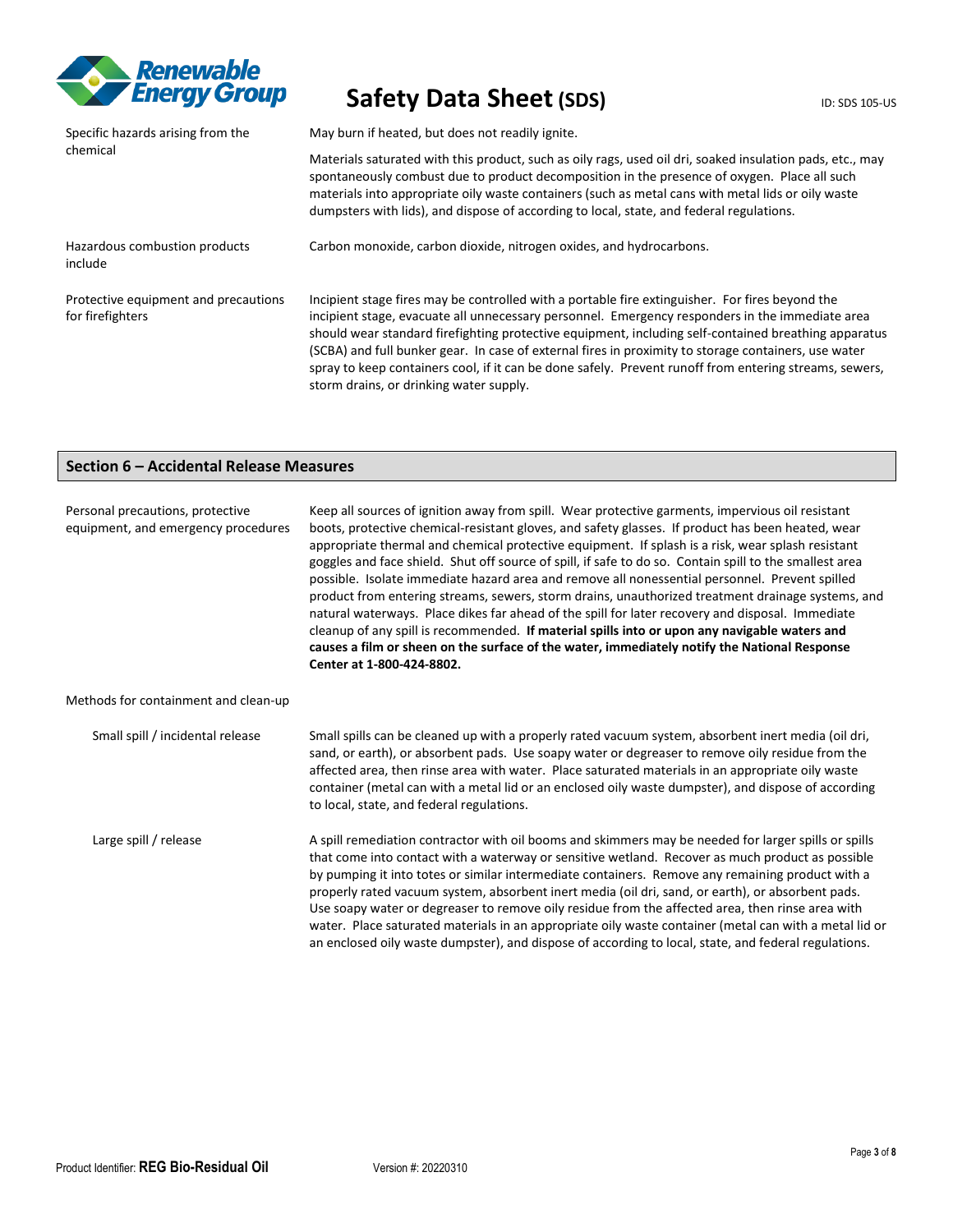

Other information Materials saturated with this product, such as oily rags, used oil dri, soaked insulation pads, etc., may spontaneously combust due to product decomposition in the presence of oxygen. Place all such materials into appropriate oily waste containers (such as metal cans with metal lids or oily waste dumpsters with lids), and dispose of according to local, state, and federal regulations.

| Section 7 - Handling and Storage                            |                                                                                                                                                                                                                                                                                                                                                                                                                                                                                                                                                                                                                                                                                                                                                                             |  |
|-------------------------------------------------------------|-----------------------------------------------------------------------------------------------------------------------------------------------------------------------------------------------------------------------------------------------------------------------------------------------------------------------------------------------------------------------------------------------------------------------------------------------------------------------------------------------------------------------------------------------------------------------------------------------------------------------------------------------------------------------------------------------------------------------------------------------------------------------------|--|
| Precautions for safe handling                               | Store the product in a cool dry place, in a tightly closed container. When transferring product, use<br>pipes, hoses, and tanks that are electrically bonded and grounded to prevent the accumulation of<br>static electricity. Storage tanks should have an appropriate ventilation and pressure relief system.                                                                                                                                                                                                                                                                                                                                                                                                                                                            |  |
| Conditions for safe storage, including<br>incompatibilities | Keep away from strong oxidizing agents, strong reducing agents, strong acids, and strong bases.                                                                                                                                                                                                                                                                                                                                                                                                                                                                                                                                                                                                                                                                             |  |
| Section 8 - Exposure Controls / Personal Protection         |                                                                                                                                                                                                                                                                                                                                                                                                                                                                                                                                                                                                                                                                                                                                                                             |  |
| Precautions for safe handling                               |                                                                                                                                                                                                                                                                                                                                                                                                                                                                                                                                                                                                                                                                                                                                                                             |  |
| Component exposure limits                                   | At this time, the constituents have no known exposure limits.                                                                                                                                                                                                                                                                                                                                                                                                                                                                                                                                                                                                                                                                                                               |  |
| Appropriate engineering controls                            | Keep product enclosed in primary containment (hoses, pipes, tanks, etc.) to avoid contact with skin.<br>Handle in accordance with good industrial hygiene and safety practices.                                                                                                                                                                                                                                                                                                                                                                                                                                                                                                                                                                                             |  |
| <b>Individual Protection Measures</b>                       |                                                                                                                                                                                                                                                                                                                                                                                                                                                                                                                                                                                                                                                                                                                                                                             |  |
| Personal protective equipment                               |                                                                                                                                                                                                                                                                                                                                                                                                                                                                                                                                                                                                                                                                                                                                                                             |  |
| Eyes / face                                                 | Wear safety glasses. If splash potential exists, use splash resistant goggles and a face shield.                                                                                                                                                                                                                                                                                                                                                                                                                                                                                                                                                                                                                                                                            |  |
| Skin                                                        | Wear disposable nitrile or other similar chemical-resistant gloves for incidental contact. For more<br>substantial contact, wear thicker nitrile or other similar chemical-resistant gloves. Wear protective<br>garments, such as a chemical apron, chemical resistant coveralls, or chemical resistant coat and<br>pants, along with impervious oil-resistant boots. Remove soaked protective equipment,<br>decontaminate with soapy water, and rinse thoroughly before reuse. Note: product will cause<br>natural rubbers to degrade at a very rapid rate. Such protective equipment will need to be carefully<br>inspected after decontamination to see if it is still in serviceable condition. Any defective or worn out<br>equipment should be immediately discarded. |  |
| Respiratory                                                 | No exposure limits are available, but appropriate organic vapor or supplied air respiratory protection<br>may be worn if irritation or discomfort is experienced. Respiratory protection must be provided and<br>used in accordance with all local, state, and federal regulations.                                                                                                                                                                                                                                                                                                                                                                                                                                                                                         |  |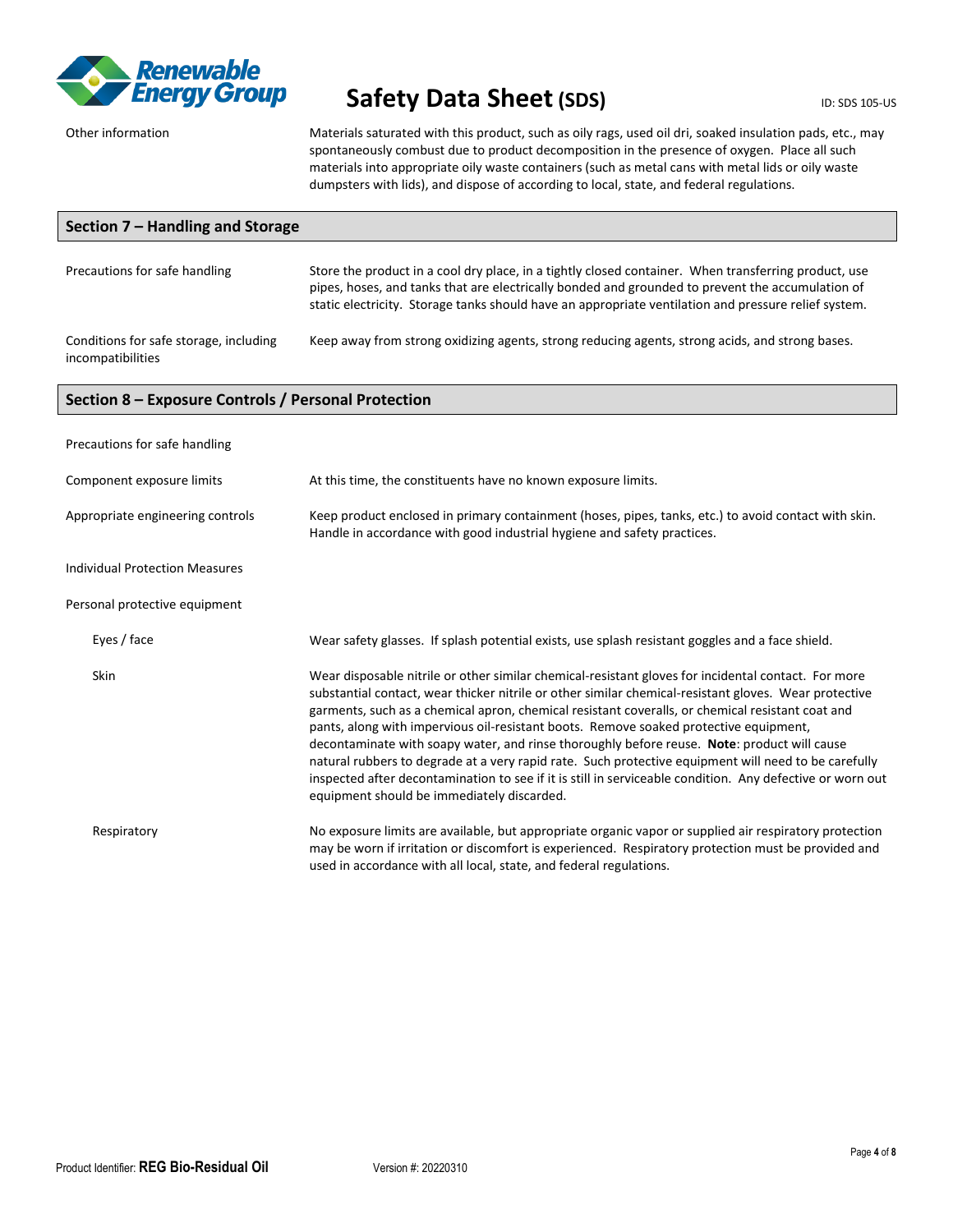

# **Section 9 – Physical and Chemical Properties**

| <b>Appearance - Physical State:</b> | Liguid                                 | <b>Appearance - Color:</b>               | Viscous, brown           |
|-------------------------------------|----------------------------------------|------------------------------------------|--------------------------|
| Odor:                               | Mild fatty odor                        | <b>Odor Threshold:</b>                   | No information available |
| pH:                                 | $6 - 8$ pH (varies by batch)           | <b>Melting/Freezing Point:</b>           | $<$ 110 °F               |
| <b>Boiling Point/Range:</b>         | No information available               | <b>Flash Point:</b>                      | $>130 °C$ ( $>266 °F$ )  |
| <b>Evaporation Rate:</b>            | No information available               | Flammability (solid/gas):                | No information available |
| LFL:                                | No information available               | UFL:                                     | No information available |
| <b>Vapor Pressure:</b>              | Reid Vapor Pressure = $0 \omega$ 98 °F | <b>Vapor Density:</b>                    | No information available |
| <b>Relative Density:</b>            | $0.86 - 0.95$ g/mL @ 60 °C             | <b>Volatile Organic Compounds:</b>       | No information available |
| Solubility $(H20)$ :                | No information available               | Solubility (other):                      | No information available |
| <b>Auto Ignition Temp.:</b>         | No information available               | <b>Decomposition Temp.:</b>              | No information available |
| Viscosity:                          | 4 – 100 cSt @ 60 °C                    | Partition coefficient (n-octanol/water): | No information available |

# **Section 10 – Stability and Reactivity**

| Reactivity                         | When handled and stored appropriately, no dangerous reactions are known.                                                                                                                                                          |
|------------------------------------|-----------------------------------------------------------------------------------------------------------------------------------------------------------------------------------------------------------------------------------|
| Chemical stability                 | Stable in closed containers at room temperature under normal storage and handling conditions.                                                                                                                                     |
| Possibility of hazardous reactions | When handled and stored appropriately, no dangerous reactions are known.                                                                                                                                                          |
|                                    | See Sections 5 and 6 regarding spontaneous combustion of product-saturated absorbent materials.                                                                                                                                   |
| Conditions to avoid                | Ignition sources, accumulation of static electricity, heating product to its flash point, or allowing the<br>product to cool below its melting point (otherwise it may solidify and not be transferable until it is<br>reheated). |
| Incompatible materials             | Keep away from strong oxidizing agents, strong reducing agents, strong acids, and strong bases.                                                                                                                                   |
| Hazardous decomposition products   | Carbon oxides, hydrogen sulfide, nitrogen oxides, and hydrocarbons.                                                                                                                                                               |

# **Section 11 – Toxicological Information**

| Likely routes of exposure |                   | Absorption, ingestion, and inhalation. |
|---------------------------|-------------------|----------------------------------------|
| Symptoms                  |                   |                                        |
|                           | <b>Inhalation</b> | Coughing or irritation.                |
|                           | Ingestion         | Nausea, vomiting, or feeling unwell.   |
|                           | Skin contact      | Redness or irritation.                 |
|                           | Eye contact       | Redness or irritation and tearing.     |
|                           | Acute toxicity    |                                        |
|                           | Oral              | No information available.              |
|                           | Dermal            | No information available.              |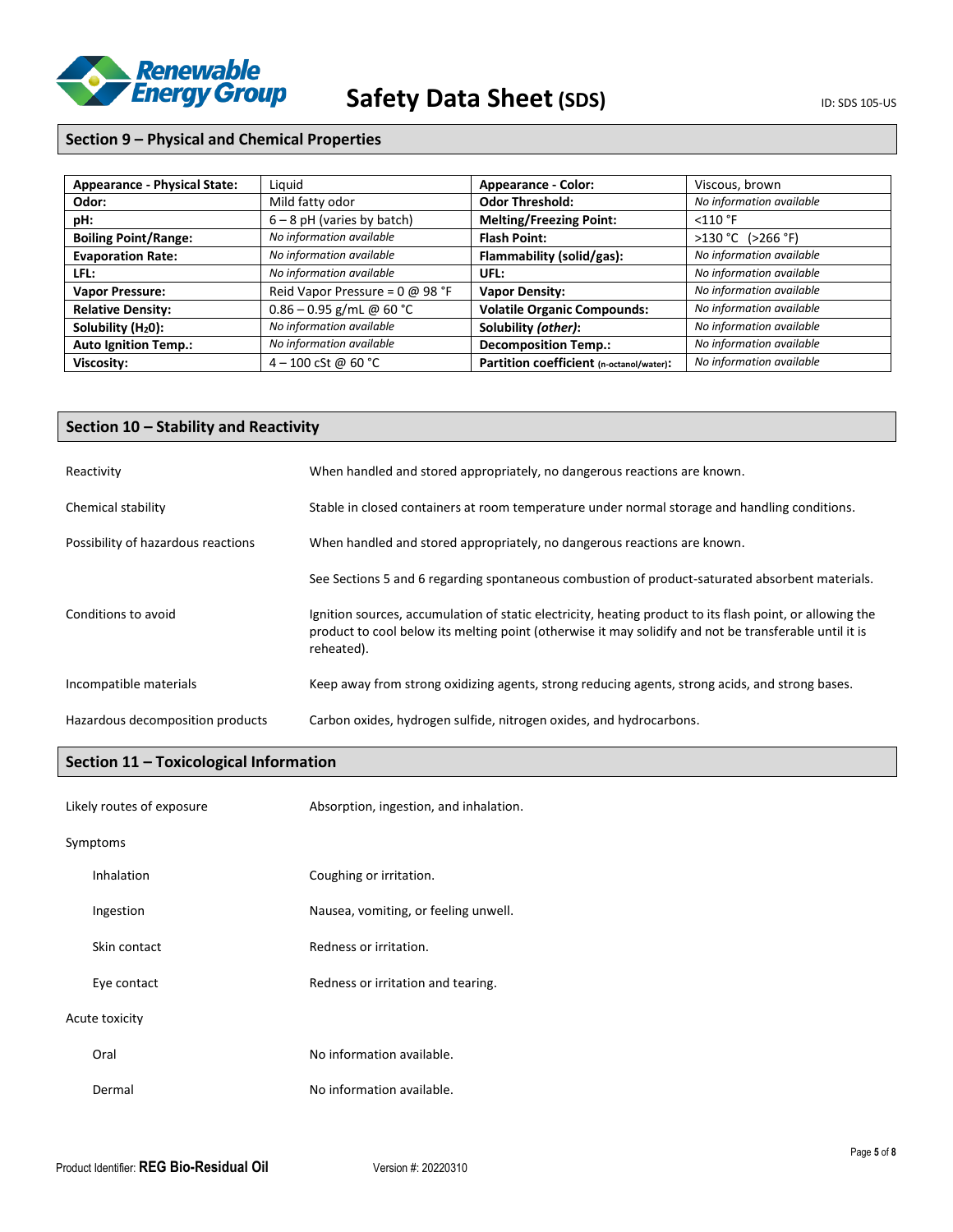

| Inhalation                            | No information available.                                                                                                                                                                |
|---------------------------------------|------------------------------------------------------------------------------------------------------------------------------------------------------------------------------------------|
| Skin corrosion / irritation           | (rat) after 24 hr exposure, some irritation which subsided within $12 - 14$ days.<br>(human) after 24 hr exposure, some minor irritation (less than that of a 4% soap & water solution). |
| Serious eye damage / eye irritation   | Industrial experience has shown that product in the eyes can cause redness and irritation which<br>subsides within 7 days.                                                               |
| Sensitization (Respiratory or Skin)   | No information available.                                                                                                                                                                |
| Germ cell mutagenicity                | No information available.                                                                                                                                                                |
| Carcinogenicity                       | This product is not listed as a carcinogen by NTP, IARC, or OSHA.                                                                                                                        |
| Component carcinogenicity             | Not applicable.                                                                                                                                                                          |
| Reproductive / developmental toxicity | No information available.                                                                                                                                                                |
| Specific target organ toxicity        |                                                                                                                                                                                          |
| Single exposure                       | No information available.                                                                                                                                                                |
| Repeated exposure                     | No information available.                                                                                                                                                                |
| Aspiration hazard                     | No information available.                                                                                                                                                                |

# **Section 12 – Ecological Information**

## Acute ecotoxicity - short-term exposure

| Fish                                   | EC50 48hr (Zebrafish) 100,000 mg/L                                               |
|----------------------------------------|----------------------------------------------------------------------------------|
| Invertebrates                          | EC50 (Daphnia Manga) 2,504 mg/L                                                  |
| Algae                                  | EC50 48hr (freshwater algae) 73,729 mg/L                                         |
| Acute ecotoxicity - long-term exposure | No information available.                                                        |
| Persistence and degradability          | Product is biodegradable in aerobic conditions (90% biodegraded within 23 days). |
| Bioaccumulative potential              | Accumulation in organisms is not to be expected.                                 |
| Mobility in soil                       | No information was available.                                                    |
| Other adverse effects                  | No information was available.                                                    |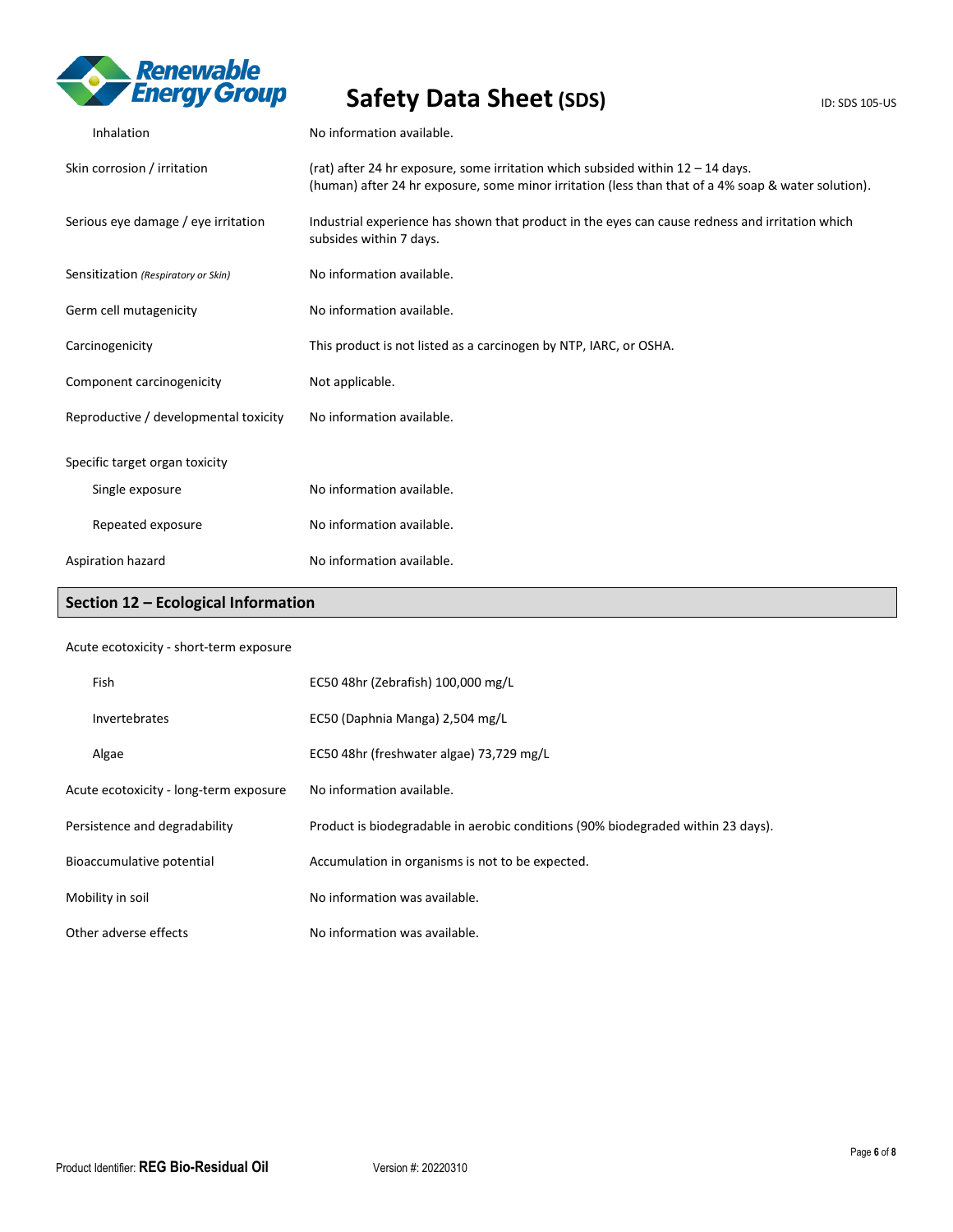

## **Section 13 – Disposal Considerations**

| Disposal (waste / unwanted product) | This material, as supplied, is not a hazardous waste according to Federal regulations (40 CFR 261).<br>This material could become a hazardous waste if chemical additions are made to this material, or if<br>the material is processed or otherwise altered. Consult 40 CFR 261 to determine whether the altered<br>material is a hazardous waste. Consult the appropriate local, state, regional, or federal regulations<br>for additional requirements. |
|-------------------------------------|------------------------------------------------------------------------------------------------------------------------------------------------------------------------------------------------------------------------------------------------------------------------------------------------------------------------------------------------------------------------------------------------------------------------------------------------------------|
| Disposal (containers with residue)  | Dispose of all containers with residue according to local, state, regional, and federal regulations.                                                                                                                                                                                                                                                                                                                                                       |

## **Section 14 – Transport Information**

### **DOT**

| Not Regulated as a hazardous material |
|---------------------------------------|
| Not Regulated as a hazardous material |
| Not Regulated as a hazardous material |
| Not Regulated as a hazardous material |
| Not Regulated as a hazardous material |
| No                                    |
| Not Regulated as a hazardous material |
| Not Regulated as a hazardous material |
| Not Regulated as a hazardous material |
| None                                  |
| None                                  |
|                                       |
|                                       |

## **Section 15 – Regulatory Information**

### **Inventory Listings**

| <b>DSL</b> | $\boxtimes$ Listed $\Box$ Exempt |
|------------|----------------------------------|
| TSCA       | $\boxtimes$ Listed $\Box$ Exempt |

## **U.S. Federal Regulations**

**CERCLA**: This material, as supplied, does not contain any chemicals regulated as hazardous substances under the Comprehensive Environmental Response Compensation and Liability Act (CERCLA) (40 CFR 302) or the Superfund Amendments and Reauthorization Act (SARA) (40 CFR 355). There may be specific reporting requirements at the local, regional, or state level pertaining to releases of this material. **Clean Water Act:** This product does not contain any chemicals regulated as toxic pollutants pursuant to the Clean Water Act (40 CFR 401.15) when used as recommended.